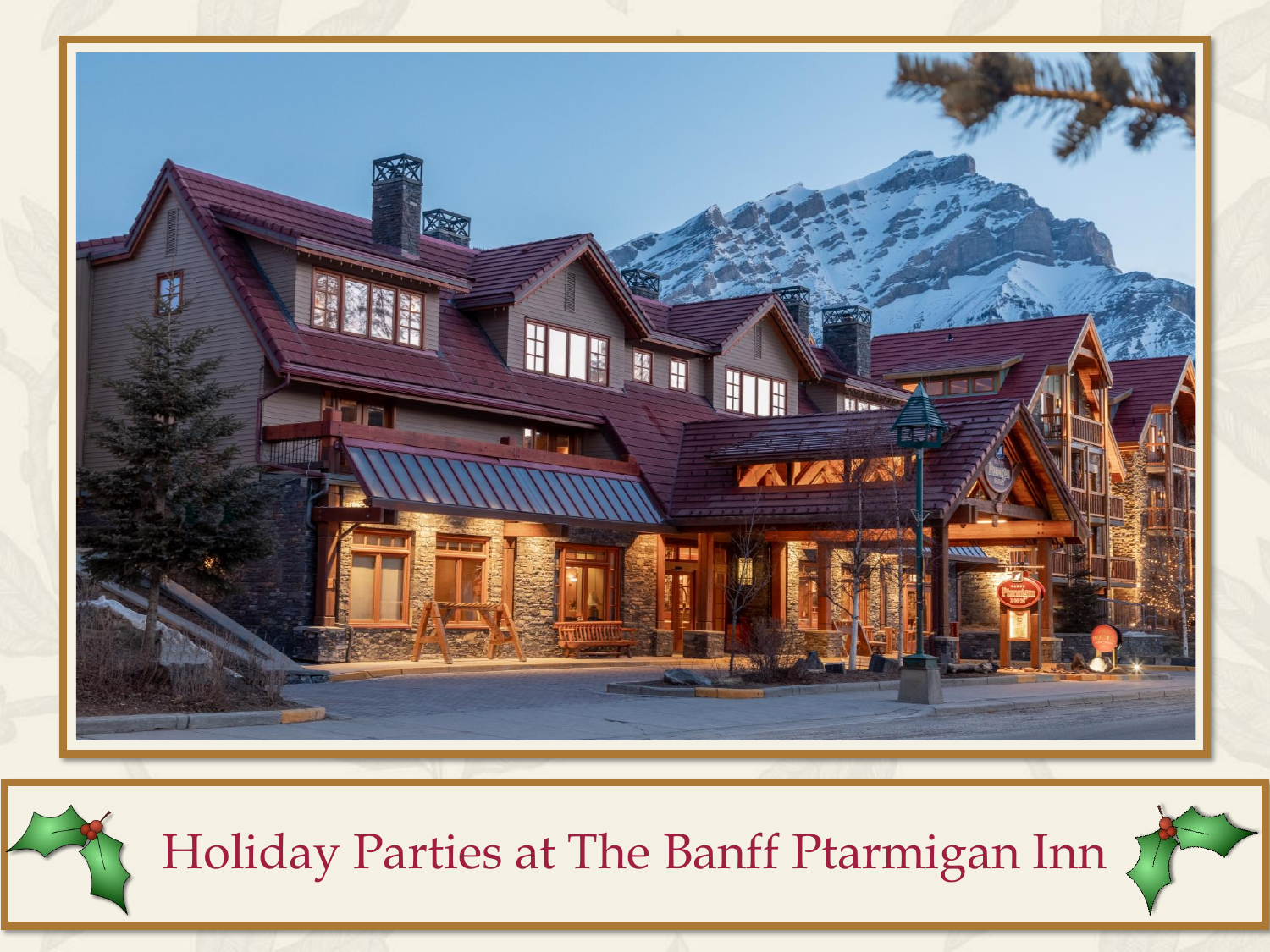

# Welcome

Centrally located, The Banff Ptarmigan Inn is a great escape to the Canadian Rockies. With a mountain home feel and friendly staff we welcome you to enjoy the festive season with us by booking one of our Holiday Season Party Packages.

Create your own Holiday Party Package by selecting the rooms and banquet service that suits your team.

### **Accommodation**

Select from our hotel rooms with either two queen beds or one king bed.

# **Dinner and Banquet Services**

Our onsite restaurant The Meatball and wonderful Chef Jesse are ready to welcome you with buffet and plated menu's available. Choose between a private event in one of our banquet spaces or enjoy the ambience in our Italian style restaurant.

# **Amenities and Extras**

All guests staying at The Banff Ptarmigan Inn receive a full hot buffet breakfast each morning at The Meatball restaurant.

While staying at The Banff Ptarmigan Inn, you will have full access to all onsite amenities including two indoor hot pools, sauna, and exercise equipment.

Guaranteed late check out at 12 noon the day of departure. Festive decoration and holiday cheer!

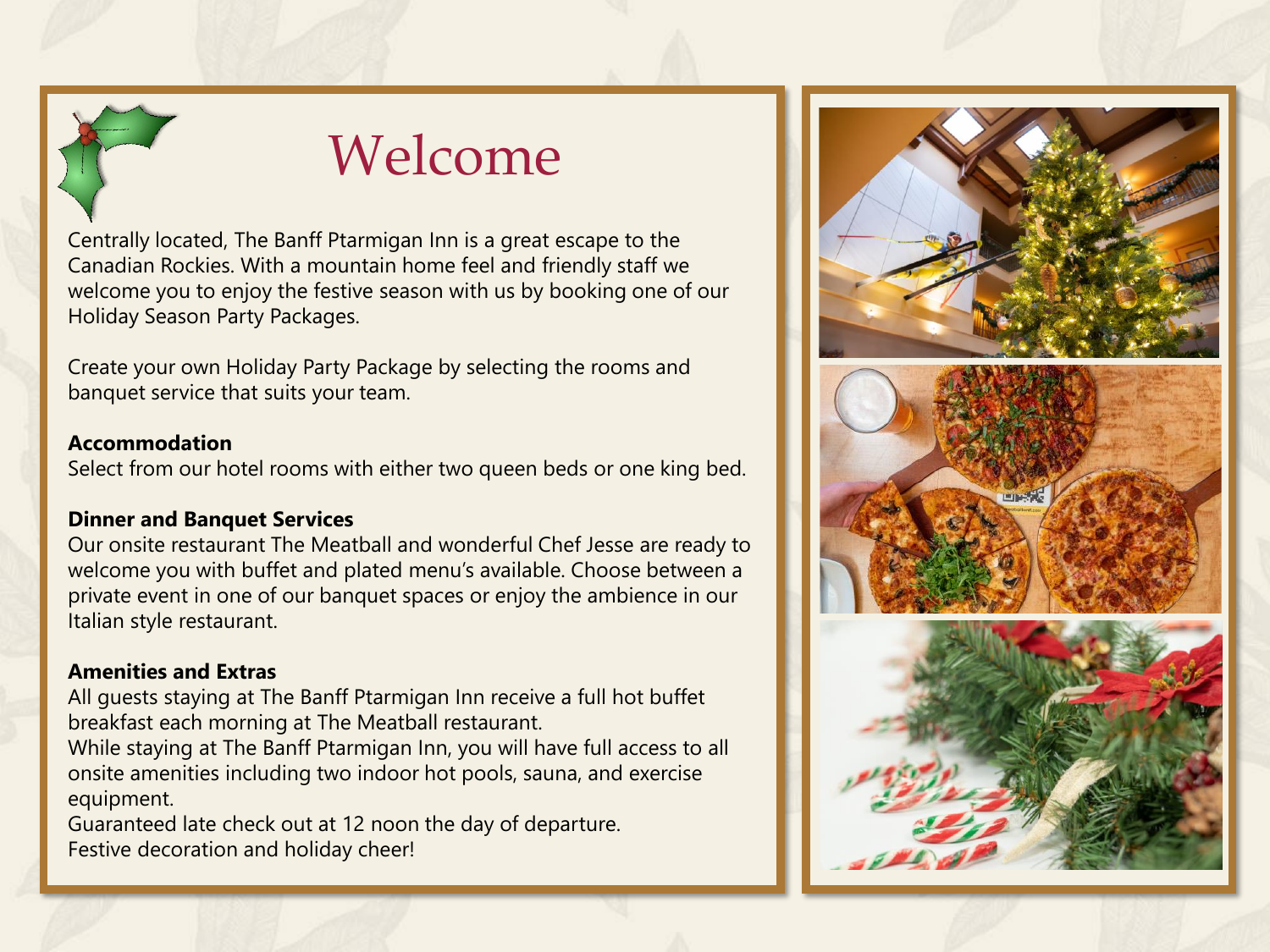

# Accommodation -



Book by September 15<sup>th</sup> 2022 to secure set rates.

Bookings made after September 15<sup>th</sup> 2022 will be subject to best available group rates at the time of booking.

Saturday November 19<sup>th</sup> & 26<sup>th,</sup> December 3<sup>rd</sup>, 10<sup>th</sup> & 17<sup>th</sup>

Standard Hotel Room \$145 + Taxes per night Superior Hotel Room with 1 King Bed \$160 + Taxes per night Premium Hotel Room \$215 + Taxes per night

Friday November 18th & 25th, December 2nd, 9th, & 16th

Standard Hotel Room \$125 + Taxes per night Superior Hotel Room with 1 King Bed \$140 + Taxes per night Premium Hotel Room \$195 + Taxes per night

All rates are based on double occupancy. Taxes are 11.2% per night. Pre & post stay rates are available with billing to the master account or individual guest.

Celebrating in the New Year? Preferred rates and packages are available throughout January. Contact one of coordinators for more information.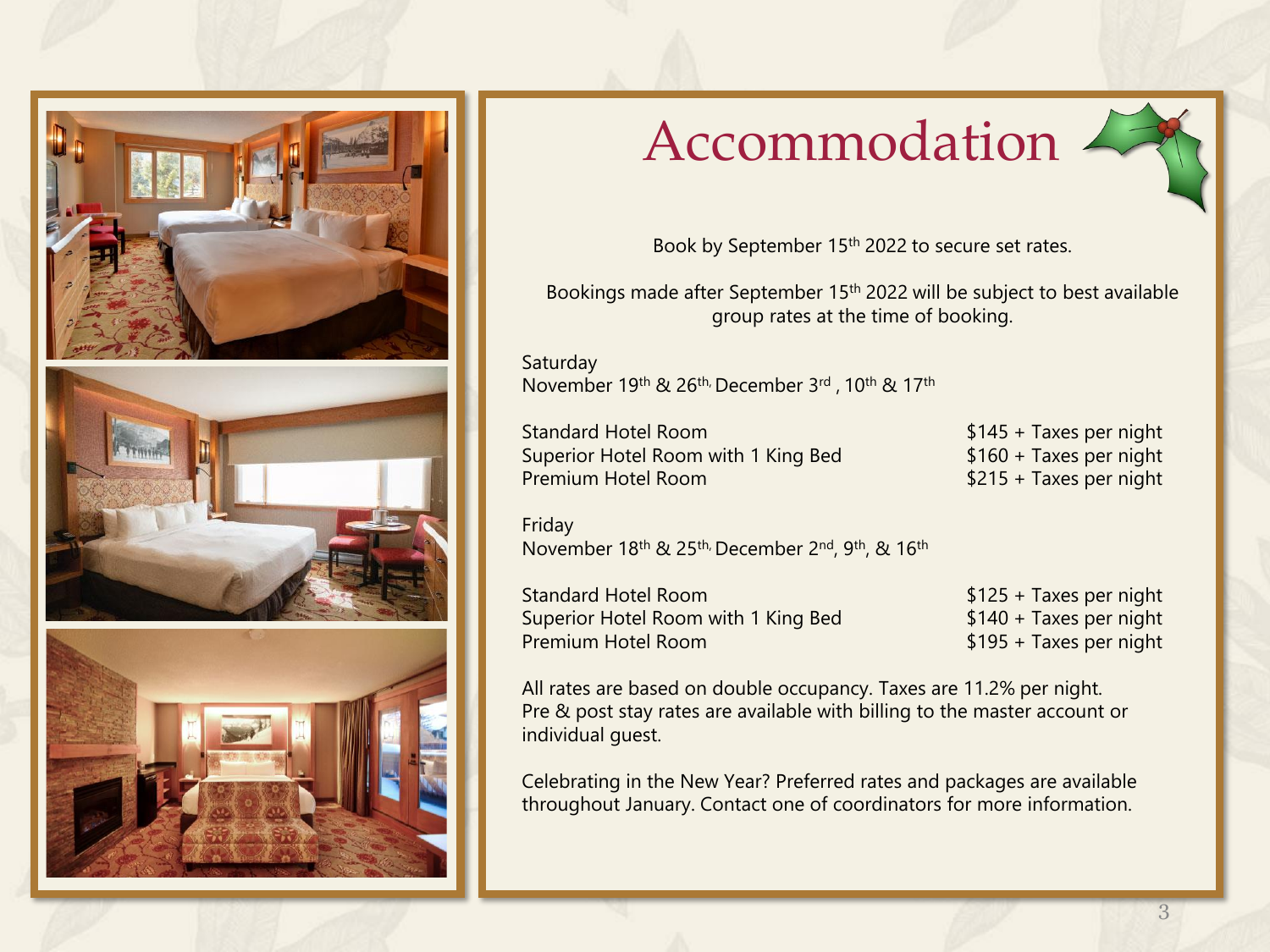Food & Banquet Venues

All banquet room rentals are waived with our holiday packages

#### **The Sundance Room**

Perfect for groups looking for a quiet and private room to celebrate the holidays, The Sundance Room can accommodate groups of up to 40 attendees with parties until 11pm, after which time you are in the ideal location to hit the town.

#### **The Atrium**

On of Banff's most unique venues, The Atriums courtyard style setting with vaulted ceilings, street lamps, a dance floor, and foliage offers something a little different for groups of up to 80. Atrium party bookings require a minim booking of 24 surrounding guestrooms.

#### **The Meatball Restaurant**

The ideal setting for semi private parties, The Meatball offers plated dinner service in its large restaurant for any number of guests.

Private functions are subject to the following fees Music & Licencing - \$35 – \$87 per event Bartender - \$175 + GST per bartender





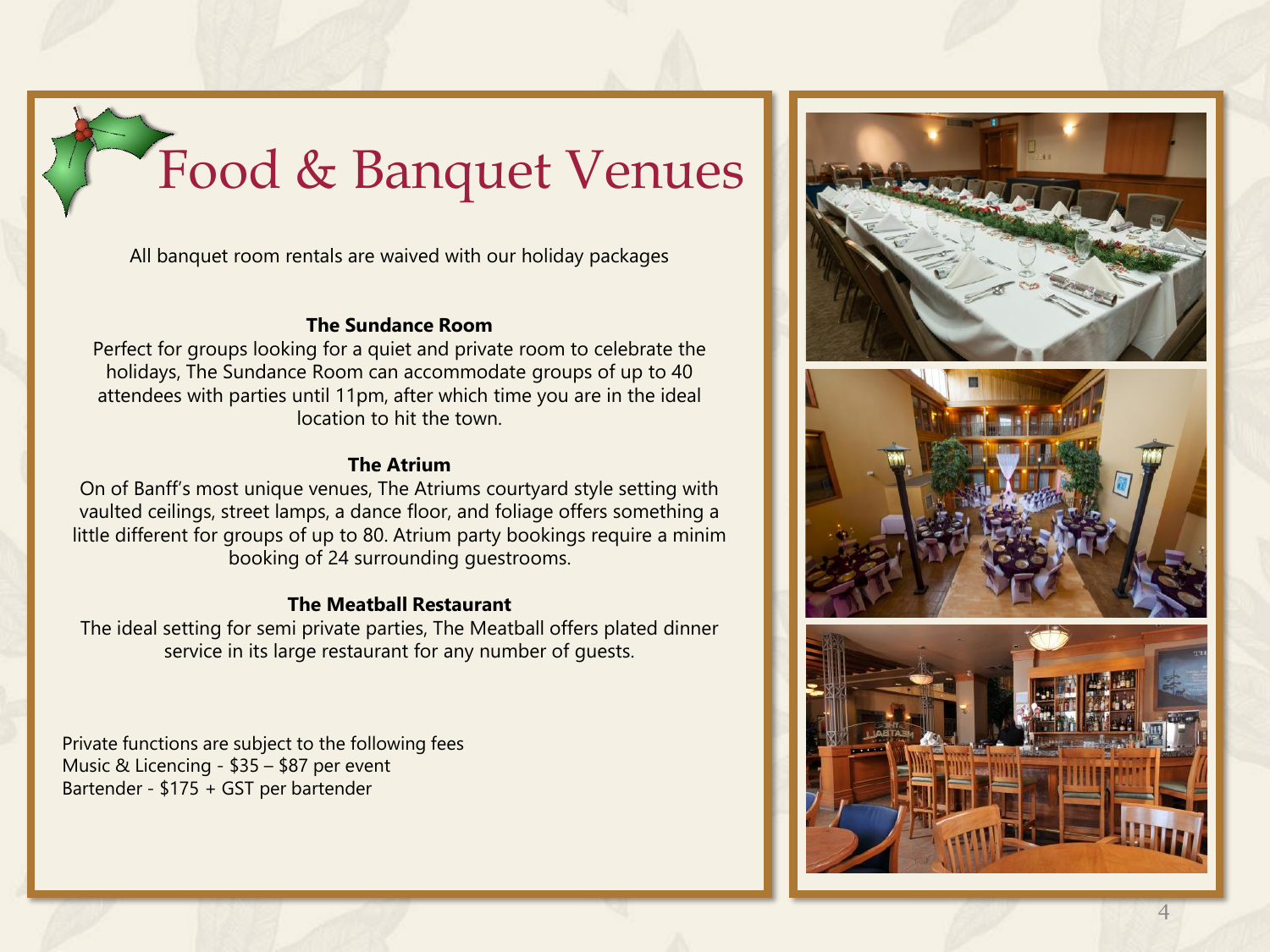# Dancer Christmas Buffet



Served with Assorted Fresh Breads & Rolls, Warm Pasta Salad, Tender Green House Salad, Garlic Mashed Potatoes, Fresh Seasonal Vegetables

> **Entrée Slow Roasted Turkey**  With apple and sage stuffing and homemade cranberry sauce

Plus a choice of one of the following **Maple-Glazed Atlantic Salmon Eggplant Parmesan Pasta Primavera AAA Alberta Prime Rib & Au Jus Herb-Crusted Rotisserie Chicken Tender Pork Loin with Citrus Glaze Spring Leg of Lamb with Grainy Mustard Demi-Glace**

**Dessert**  Chef's selection of mini cheesecakes & dessert squares, tea & coffee

> **\$57** per person Please add 18% gratuity and 5% GST to above prices. Minimum 24 guests with menu choices due 14 days prior

We strive to meet the dietary restrictions of our guests

Please advise of any allergies or dietary requirements at the time of booking. All amendments and substitutions will be chef's choice Menu items are subject to change based on availability. The final menu and pricing will be confirmed at the time of signing the banquet event order.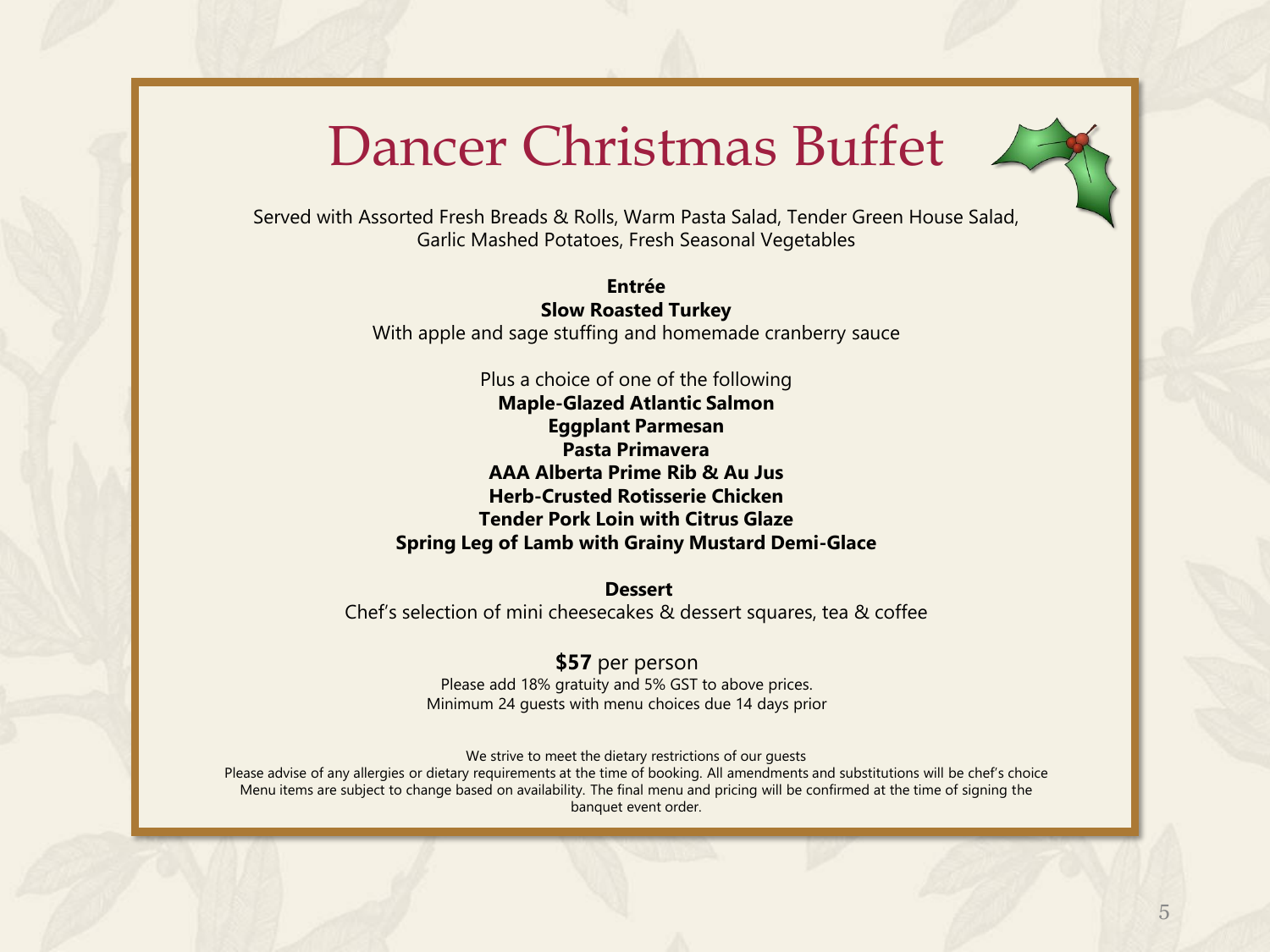

# Plated Cupid Dinner

Group choice of 1 starter / Group choice of 2 entrees with Individual entrée selection / Dessert

**Starter** Assorted Fresh Breads, Rolls, & Butters **Tender Green Salad** Or **Creamy Tomato & Basil Soup**

**Entrée** All entrees are served with roasted rosemary baby potatoes and seasonal vegetables unless otherwise stated

#### **Tuscan Rubbed Alberta Ribeye**

AAA Angus beef, spiced and grilled to medium. Finished with red wine au jus

#### **Vegan BBQ Loaf**

Chickpeas and lentils brushed with a sweet BBQ sauce and oven baked.

#### **Lamb Shank**

With a sweet marsala caramelized onion demi glaze

#### **Chicken Parmesan**

Oven baked chicken breast in our house made marinara sauce & topped with mozzarella, served with spaghetti

#### **Grilled Atlantic Salmon** Finished with a maple glaze

**Dessert** Chefs Choice of Festive Dessert

#### **\$50** per person

Please add 18% gratuity and 5% GST to above prices. Three course dinner with individual entree choices due 14 days prior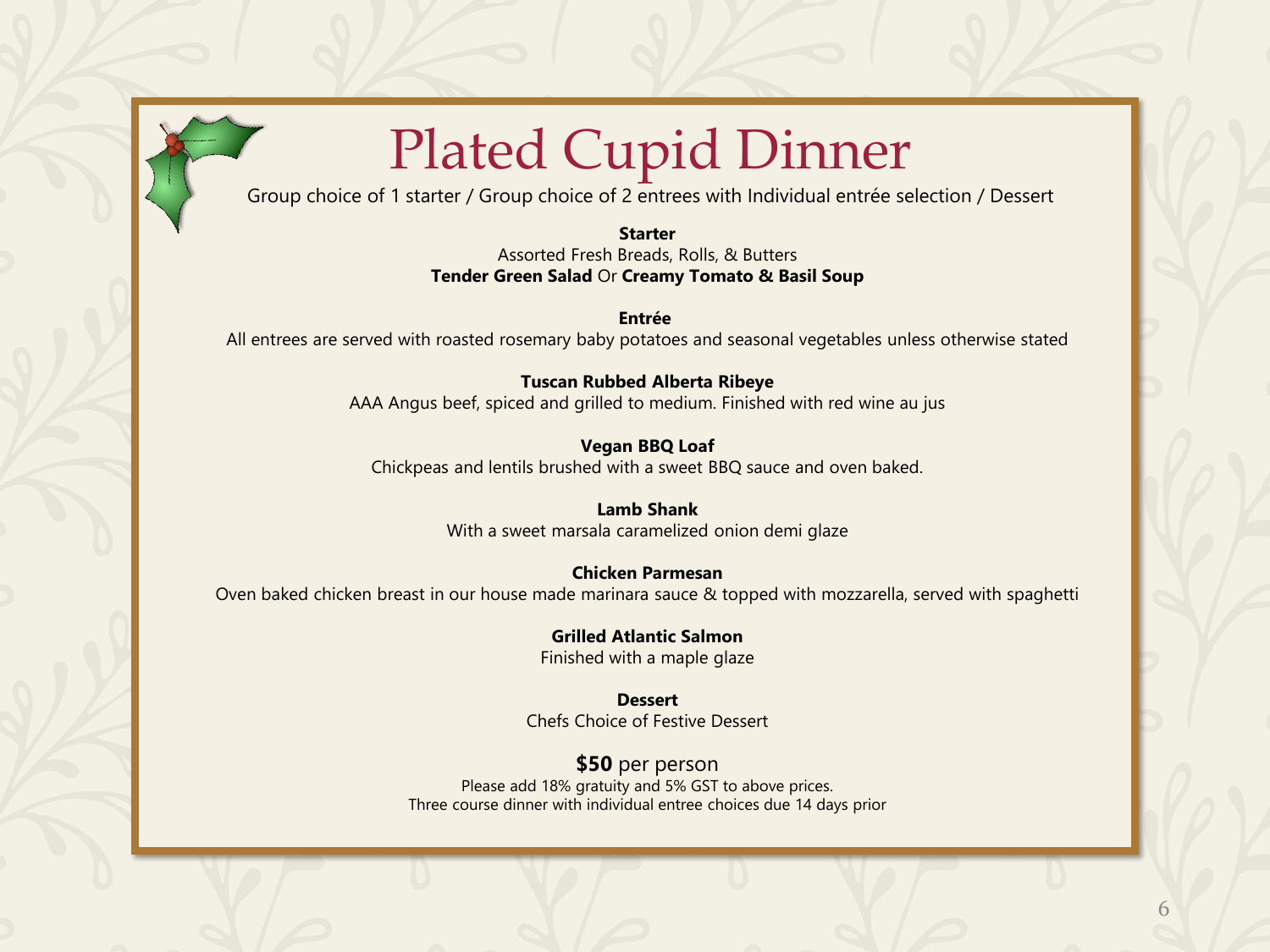

# Beverage Services

**Host Bar** All drinks will be billed to the master account

### **Cash Bar**

Wedding guests are responsible for their own drinks and pay the bartender directly at cash bar pricing

## **Ticketed Bar**

A ticketed bar allows you to control the number of beverages offered by providing a set number of drink tickets billed to the master account. A cash bar will be available thereafter

# Additional Services

### **Appetizers**

Welcome your guest with a selection of canapes, gourmet meatballs, or platters from our reception menu

# **Late Night Buffet**

Add a late night pizza buffet to your evening with selections from our reception menu

## **Breakfast**

A full, hot, buffet breakfast is included for all guests staying at The Banff Ptarmigan Inn